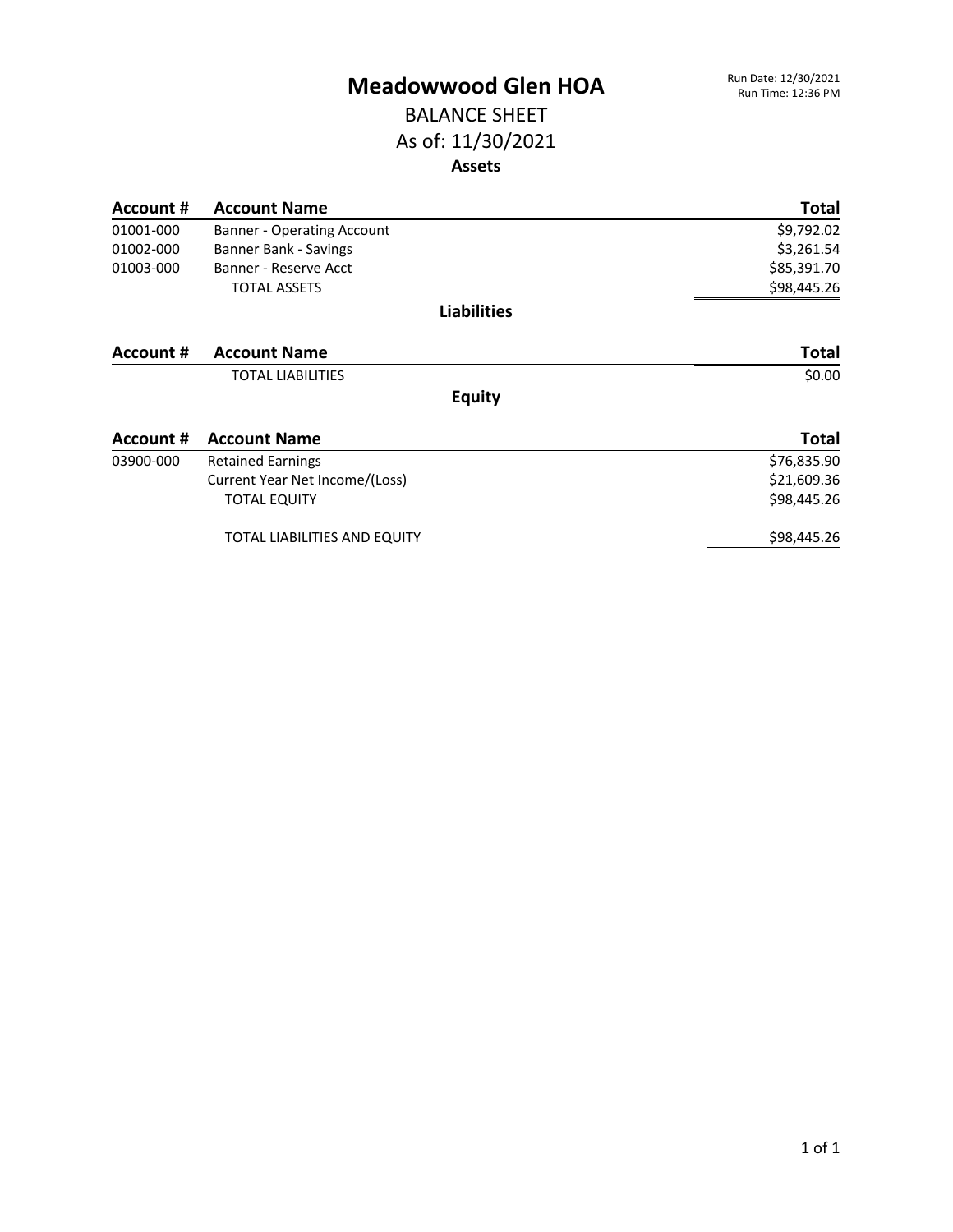# INCOME STATEMENT

Start: 11/01/2021 | End: 11/30/2021

**Income**

| <b>Account</b>              | Current  |               |                | <b>Year to Date</b> |               |            | Yearly        |
|-----------------------------|----------|---------------|----------------|---------------------|---------------|------------|---------------|
|                             | Actual   | <b>Budget</b> | Variance       | Actual              | <b>Budget</b> | Variance   | <b>Budget</b> |
| 05000-900 Capital Reserve   | 1,500.00 | 1,500.00      | 0.00           | 16,500.00           | 17,505.00     | (1,005.00) | 19,005.00     |
| Income                      |          |               |                |                     |               |            |               |
| 05010-000 Dues              | 0.00     | 446.00        | (446.00)       | 51,787.75           | 49.340.00     | 2.447.75   | 51,840.00     |
| 05020-000 Late Charges      | 0.00     | 0.00          | 0.00           | 150.00              | 0.00          | 150.00     | 0.00          |
| 05021-000 Late Interest     | 0.00     | 0.00          | 0.00           | 6.18                | 0.00          | 6.18       | 0.00          |
| 05026-000 Fine Income       | 0.00     | 0.00          | 0.00           | (100.00)            | 0.00          | (100.00)   | 0.00          |
| 05032-000 Lien Income       | 0.00     | 0.00          | 0.00           | (50.00)             | 0.00          | (50.00)    | 0.00          |
| 05050-000 Interest Income   | 0.06     | 0.17          | (0.11)         | 0.67                | 1.87          | (1.20)     | 2.00          |
| 05050-900 Interest Income - | 0.00     | 0.00          | 0.00           | 19.95               | 48.00         | (28.05)    | 64.00         |
| <b>Capital Reserves</b>     |          |               |                |                     |               |            |               |
| <b>Total</b>                | 1,500.06 | 1,946.17      | (446.11)       | 68,314.55           | 66,894.87     | 1,419.68   | 70,911.00     |
|                             |          |               | <b>Expense</b> |                     |               |            |               |

| <b>Account</b>                | <b>Current</b> |               |             | <b>Year to Date</b> |               |           | Yearly        |
|-------------------------------|----------------|---------------|-------------|---------------------|---------------|-----------|---------------|
|                               | <b>Actual</b>  | <b>Budget</b> | Variance    | Actual              | <b>Budget</b> | Variance  | <b>Budget</b> |
| 06135-000 Board & Annual      | 0.00           | 0.00          | 0.00        | 91.06               | 60.00         | (31.06)   | 60.00         |
| Meetings                      |                |               |             |                     |               |           |               |
| 06305-000 Accounting          | 0.00           | 0.00          | 0.00        | 250.00              | 250.00        | 0.00      | 250.00        |
| 06310-000 Insurance Expense   | 1,669.00       | 0.00          | (1,669.00)  | 1,669.00            | 3,000.00      | 1,331.00  | 3,000.00      |
| 06330-000 Bank Charges        | 19.60          | 19.00         | (0.60)      | 229.25              | 209.00        | (20.25)   | 374.00        |
| 06415-000 Electricity & Gas   | 301.84         | 314.00        | 12.16       | 3,320.52            | 3,454.00      | 133.48    | 3,768.00      |
| 06420-000 Water               | 167.10         | 275.00        | 107.90      | 3,074.89            | 3,275.00      | 200.11    | 3,335.00      |
| 06615-000 Snow Removal        | 0.00           | 0.00          | 0.00        | 2,391.45            | 3,500.00      | 1,108.55  | 3,500.00      |
| 06620-000 Reserve Funding     | 1,500.00       | 1,500.00      | 0.00        | 16,500.00           | 17,505.00     | 1,005.00  | 19,005.00     |
| 06621-900 Capital Expenses    | 0.00           | 0.00          | 0.00        | 0.00                | 7,000.00      | 7,000.00  | 7,000.00      |
| 06626-000 Postage             | 221.07         | 140.00        | (81.07)     | 804.67              | 790.00        | (14.67)   | 800.00        |
| 06630-000 Repairs and         | 45.00          | 0.00          | (45.00)     | 45.00               | 250.00        | 205.00    | 250.00        |
| Maintenance                   |                |               |             |                     |               |           |               |
| 06810-000 Commons Mowing      | 474.80         | 475.56        | 0.76        | 6,172.39            | 5,944.40      | (227.99)  | 6,182.18      |
| 06820-000 Commons Fertilizing | 0.00           | 0.00          | 0.00        | 748.17              | 751.11        | 2.94      | 751.11        |
| 06830-000 Commons Turf        | 58.81          | 0.00          | (58.81)     | 975.23              | 493.53        | (481.70)  | 493.53        |
| Spraying                      |                |               |             |                     |               |           |               |
| 06843-000 Tree Program        | 0.00           | 0.00          | 0.00        | 1,038.92            | 771.14        | (267.78)  | 771.14        |
| 06860-000 Sprinkler Turn      | 198.20         | 198.10        | (0.10)      | 362.64              | 362.81        | 0.17      | 362.81        |
| On/Off                        |                |               |             |                     |               |           |               |
| 06880-000 Landscape Labor     | 310.40         | 150.00        | (160.40)    | 1,083.50            | 1,750.00      | 666.50    | 1,750.00      |
| 06890-000 Misc. Landscape     | 58.81          | 104.50        | 45.69       | 399.68              | 486.64        | 86.96     | 486.64        |
| 06900-000 Web Fees            | 0.00           | 0.00          | 0.00        | 156.82              | 192.00        | 35.18     | 192.00        |
| 07505-000 Management Fee      | 672.00         | 672.00        | 0.00        | 7,392.00            | 7,392.00      | 0.00      | 8,064.00      |
| <b>Total</b>                  | 5,696.63       | 3,848.16      | (1,848.47)  | 46,705.19           | 57,436.63     | 10,731.44 | 60,395.41     |
| <b>Net Income</b>             | (4, 196.57)    | (1,901.99)    | (2, 294.58) | 21,609.36           | 9,458.24      | 12,151.12 | 10,515.59     |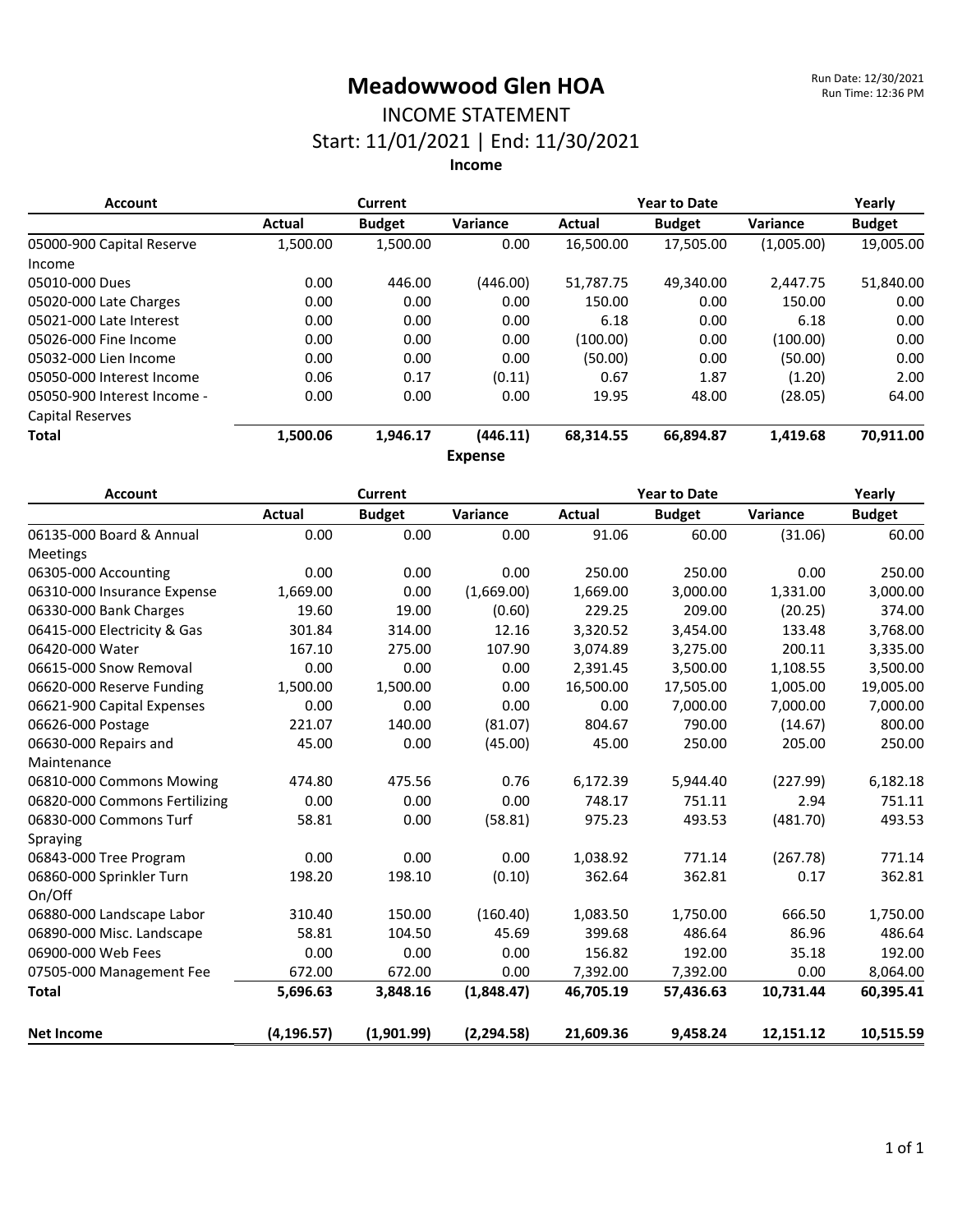# INCOME STATEMENT

Main

#### Start: 11/01/2021 | End: 11/30/2021

**Income**

| <b>Account</b>            | <b>Current</b> |               |                | <b>Year to Date</b> |               |                 | Yearly        |
|---------------------------|----------------|---------------|----------------|---------------------|---------------|-----------------|---------------|
|                           | Actual         | <b>Budget</b> | Variance       | Actual              | <b>Budget</b> | <b>Variance</b> | <b>Budget</b> |
| 05010-000 Dues            | 0.00           | 446.00        | (446.00)       | 51,787.75           | 49,340.00     | 2.447.75        | 51,840.00     |
| 05020-000 Late Charges    | 0.00           | 0.00          | 0.00           | 150.00              | 0.00          | 150.00          | 0.00          |
| 05021-000 Late Interest   | 0.00           | 0.00          | 0.00           | 6.18                | 0.00          | 6.18            | 0.00          |
| 05026-000 Fine Income     | 0.00           | 0.00          | 0.00           | (100.00)            | 0.00          | (100.00)        | 0.00          |
| 05032-000 Lien Income     | 0.00           | 0.00          | 0.00           | (50.00)             | 0.00          | (50.00)         | 0.00          |
| 05050-000 Interest Income | 0.06           | 0.17          | (0.11)         | 0.67                | 1.87          | (1.20)          | 2.00          |
| <b>Total</b>              | 0.06           | 446.17        | (446.11)       | 51.794.60           | 49.341.87     | 2.452.73        | 51.842.00     |
|                           |                |               | <b>Expense</b> |                     |               |                 |               |

| <b>Account</b>                | Current    |               |             | <b>Year to Date</b> |               |          | Yearly        |
|-------------------------------|------------|---------------|-------------|---------------------|---------------|----------|---------------|
|                               | Actual     | <b>Budget</b> | Variance    | Actual              | <b>Budget</b> | Variance | <b>Budget</b> |
| 06135-000 Board & Annual      | 0.00       | 0.00          | 0.00        | 91.06               | 60.00         | (31.06)  | 60.00         |
| <b>Meetings</b>               |            |               |             |                     |               |          |               |
| 06305-000 Accounting          | 0.00       | 0.00          | 0.00        | 250.00              | 250.00        | 0.00     | 250.00        |
| 06310-000 Insurance Expense   | 1,669.00   | 0.00          | (1,669.00)  | 1,669.00            | 3,000.00      | 1,331.00 | 3,000.00      |
| 06330-000 Bank Charges        | 19.60      | 19.00         | (0.60)      | 229.25              | 209.00        | (20.25)  | 374.00        |
| 06415-000 Electricity & Gas   | 301.84     | 314.00        | 12.16       | 3,320.52            | 3,454.00      | 133.48   | 3,768.00      |
| 06420-000 Water               | 167.10     | 275.00        | 107.90      | 3,074.89            | 3,275.00      | 200.11   | 3,335.00      |
| 06615-000 Snow Removal        | 0.00       | 0.00          | 0.00        | 2,391.45            | 3,500.00      | 1,108.55 | 3,500.00      |
| 06620-000 Reserve Funding     | 1,500.00   | 1,500.00      | 0.00        | 16,500.00           | 17,505.00     | 1,005.00 | 19,005.00     |
| 06626-000 Postage             | 221.07     | 140.00        | (81.07)     | 804.67              | 790.00        | (14.67)  | 800.00        |
| 06630-000 Repairs and         | 45.00      | 0.00          | (45.00)     | 45.00               | 250.00        | 205.00   | 250.00        |
| Maintenance                   |            |               |             |                     |               |          |               |
| 06810-000 Commons Mowing      | 474.80     | 475.56        | 0.76        | 6,172.39            | 5,944.40      | (227.99) | 6,182.18      |
| 06820-000 Commons Fertilizing | 0.00       | 0.00          | 0.00        | 748.17              | 751.11        | 2.94     | 751.11        |
| 06830-000 Commons Turf        | 58.81      | 0.00          | (58.81)     | 975.23              | 493.53        | (481.70) | 493.53        |
| Spraying                      |            |               |             |                     |               |          |               |
| 06843-000 Tree Program        | 0.00       | 0.00          | 0.00        | 1,038.92            | 771.14        | (267.78) | 771.14        |
| 06860-000 Sprinkler Turn      | 198.20     | 198.10        | (0.10)      | 362.64              | 362.81        | 0.17     | 362.81        |
| On/Off                        |            |               |             |                     |               |          |               |
| 06880-000 Landscape Labor     | 310.40     | 150.00        | (160.40)    | 1,083.50            | 1,750.00      | 666.50   | 1,750.00      |
| 06890-000 Misc. Landscape     | 58.81      | 104.50        | 45.69       | 399.68              | 486.64        | 86.96    | 486.64        |
| 06900-000 Web Fees            | 0.00       | 0.00          | 0.00        | 156.82              | 192.00        | 35.18    | 192.00        |
| 07505-000 Management Fee      | 672.00     | 672.00        | 0.00        | 7,392.00            | 7,392.00      | 0.00     | 8,064.00      |
| <b>Total</b>                  | 5,696.63   | 3,848.16      | (1,848.47)  | 46,705.19           | 50,436.63     | 3,731.44 | 53,395.41     |
| <b>Net Income</b>             | (5,696.57) | (3,401.99)    | (2, 294.58) | 5,089.41            | (1,094.76)    | 6,184.17 | (1,553.41)    |